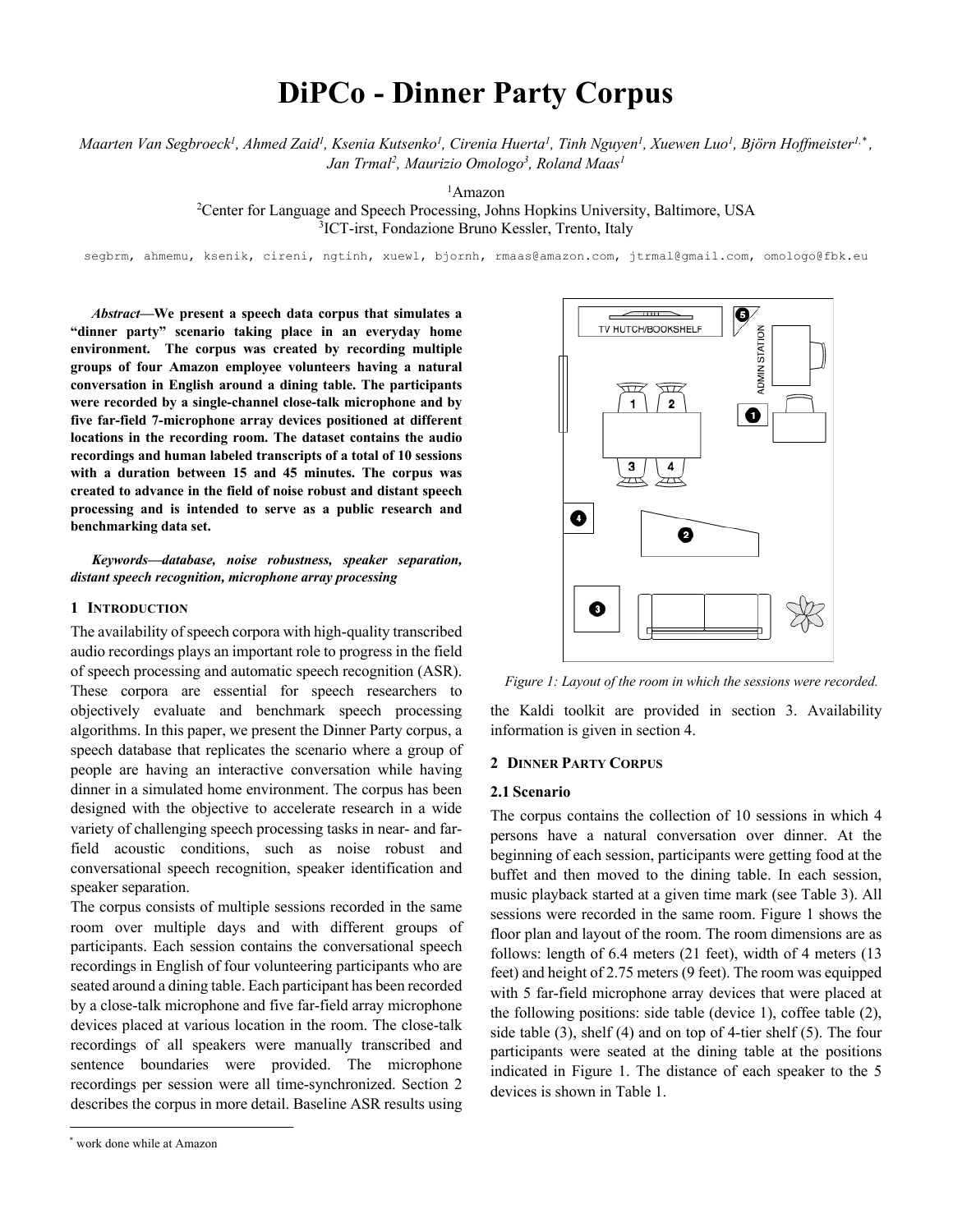| participant  | device |      |      |      |      |  |
|--------------|--------|------|------|------|------|--|
|              | 1      | 2    | 3    | 4    | 5    |  |
|              | 1600   | 2240 | 3825 | 2900 | 1760 |  |
| $\mathbf{2}$ | 1990   | 2130 | 3950 | 3100 | 1760 |  |
| 3            | 1820   | 1520 | 2900 | 2030 | 2780 |  |
| 4            | 1300   | 1120 | 3100 | 2520 | 2820 |  |

*Table 1: Distant measured between the participants and the microphone array devices (in mm).*

# **2.2 Data collection**

All participants were simultaneously recorded with singlechannel close-talking (headsets) and far-field microphone devices. The far-field devices were equipped with a microphone array consisting of 7 microphone channels. The 7 microphone array was configured as illustrated in Figure 2. The 6 microphones were uniformly placed on the perimeter of a circle of radius 35 millimeters, the 7th microphone was placed at the center of the circle. All microphone recordings are provided in 16-bit WAV file format with 16 kHz sampling frequency and were obtained by downsampling the original 45 kHz audio recordings. The name convention used for the files was adopted from [1] and is described in the corpus description file that is included with the corpus data [2]. The total number of microphones per session is 39 (4x close-talk microphones + 5x7 far-field microphones) and are all time-synchronized.

# **2.3 Corpus design**

The Dinner Party corpus was designed in a similar fashion as the dataset of [1]. It consists of 10 recorded sessions and has a total of 32 unique speakers. All speakers are adults with an age range between 22 and 62. The male/female ratio is 19/13 and 15 participants were non-native U.S. English speakers. The total number of the transcribed sentences is 7081. The corpus was divided in a development and evaluation set as shown in Table 2.

| <b>Dataset</b> | <b>Sessions</b>         | Hours<br>hh:mm | #Utts |
|----------------|-------------------------|----------------|-------|
| Dev            | S02, S04, S05, S09, S10 | 02:43          | 3673  |
| Eval           | S01, S03, S06, S07, S08 | 02:36          | 3408  |

*Table 2: Corpus overview.*

The sessions have a duration ranging between 15 and 47 minutes as illustrated in Table 3. Sessions were assigned to the development and evaluation set to balance the total duration, the amount of music playback and number of participants. There is no speaker overlap between the development and evaluation sets.

Note: the close-talk microphone recording of participant P13 of session S04 is noisier than others due to a microphone issue. Since all other recordings and transcriptions are good, we decided to keep the session in full in the corpus.



*Figure 2: Configuration of the 7-microphone array.*

## **2.4 Annotations**

For each speaker, the transcriptions were obtained by listening to the corresponding close-talk recordings. To determine who the main speaker is of the recording, i.e. the person who is recorded by the close-talk microphone, the transcriber listened to about 15 seconds of audio in which all participants identified themselves, e.g. by saying "speaker 3". For each close-talk recording, the transcriber was asked to only transcribe the main speaker and ignore all audio segments in which the other participants are talking.

| <b>Session</b>   | <b>Participants</b>                                                   | <b>Hours</b> | #Utts | Music    |
|------------------|-----------------------------------------------------------------------|--------------|-------|----------|
|                  |                                                                       | hh:mm        |       | hh:mm:ss |
| S <sub>0</sub> 2 | P05, P06, P07, P08                                                    | 00:30        | 448   | 00:19:30 |
| S <sub>04</sub>  | P <sub>13</sub> , P <sub>14</sub> , P <sub>15</sub> , P <sub>16</sub> | 00:45        | 1284  | 00:23:25 |
| S <sub>05</sub>  | P17, P18, P19, P20                                                    | 00:45        | 1010  | 00:31:15 |
| S <sub>09</sub>  | P <sub>29</sub> , P <sub>30</sub> , P <sub>31</sub> , P <sub>32</sub> | 00:22        | 499   | 00:12:18 |
| S <sub>10</sub>  | P <sub>29</sub> , P <sub>30</sub> , P <sub>31</sub> , P <sub>32</sub> | 00:20        | 432   | 00:07:10 |
| S <sub>0</sub> 1 | P01, P02, P03, P04                                                    | 00:47        | 903   | 00:38:52 |
| S <sub>0</sub> 3 | <b>P09, P10, P11, P12</b>                                             | 00:46        | 1128  | 00:33:45 |
| S <sub>06</sub>  | P21, P22, P23, P24                                                    | 00:20        | 462   | 00:06:17 |
| S <sub>07</sub>  | P21, P22, P23, P24                                                    | 00:26        | 581   | 00:10:05 |
| <b>S08</b>       | P <sub>25</sub> , P <sub>26</sub> , P <sub>27</sub> , P <sub>28</sub> | 00:15        | 334   | 00:01:02 |

*Table 3: Session overview. Male participants are in bold and native U.S. English speakers are underscored.* 

To determine utterance segment boundaries, the transcriber was requested to search for logical time stamps, such as at the beginning of a new sentence. Long instances of continuous speech were asked to break into segments of up to 10 seconds, with a maximum allowance up to 15 seconds if necessary. If possible, the allowed segment length should give enough context to discern the speaker's emotional state. The transcripts also include the following tags:

- [noise] noise made by the speaker (coughing, lip smacking, clearing throat, breathing, etc.)
- [unintelligible] speech was not well understood by transcriber
- [laugh] participant laughing

Transcript files are provided per session in JSON format and contain the utterance transcriptions of all participants of the session.